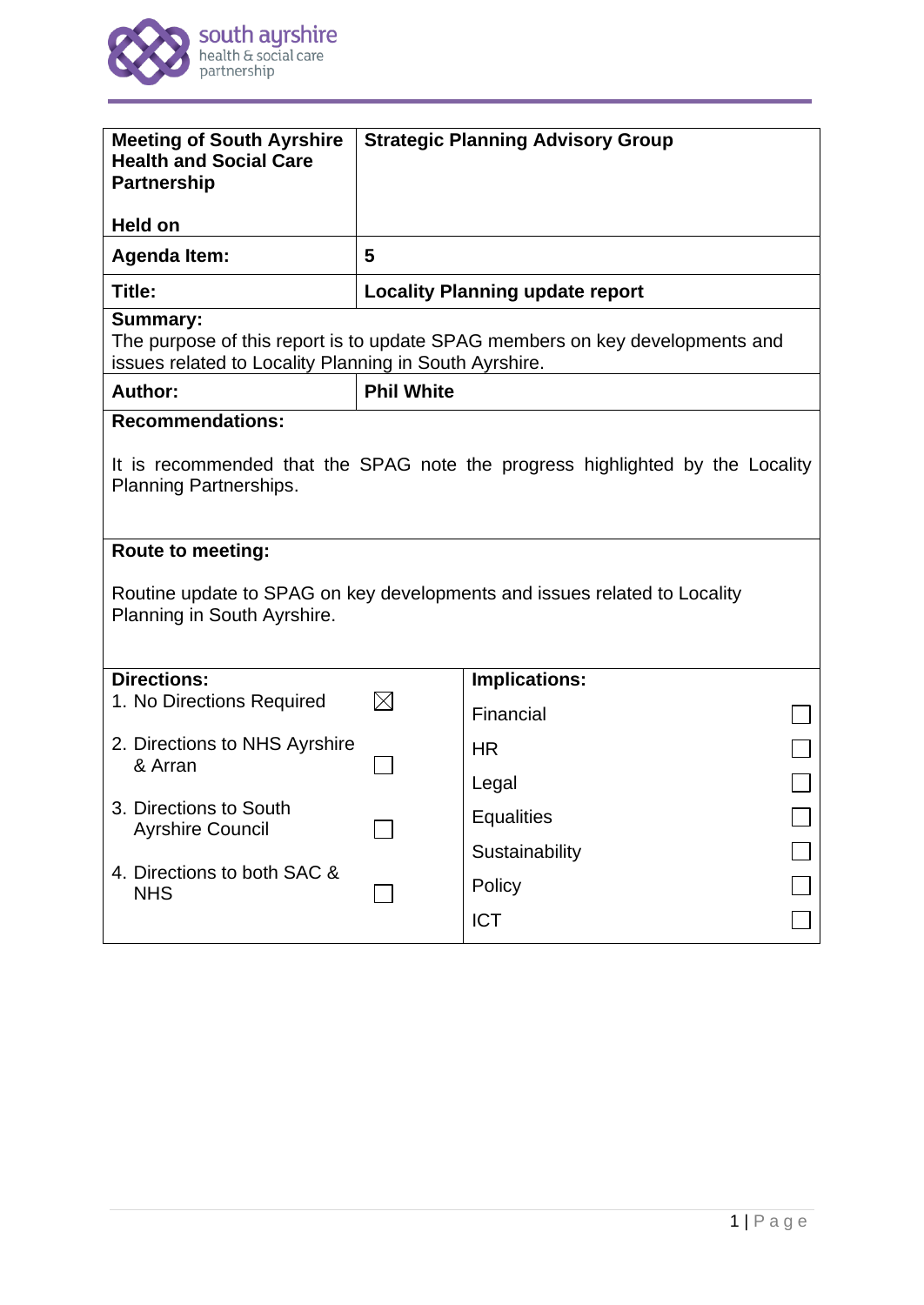

## **LOCALITY PLANNING AND REPRESENTATION ON STRATEGIC PLANNING ADVISORY GROUP**

## **1. PURPOSE OF REPORT**

1.1 The purpose of this report is to update SPAG members on key developments and issues related to Locality Planning in South Ayrshire.

## **2. RECOMMENDATION**

**2.1 It is recommended that the SPAG note the progress highlighted by the Locality Planning Partnerships.**

## **3. BACKGROUND INFORMATION**

- **3.1 This report summarises issues related to Locality Planning in general in South Ayrshire and issues that emerged from the most recent Chairs/Vice Chairs meeting on 18th August 2021.**
- **4. REPORT**

## **4.1 Proposals and planning for re-launch of Locality Planning**

The previously SPAG report for Locality Planning Partnerships set out an ambition to have a re-launch programme around September 2021 taking on board the main recommendation points from the IJB Locality Planning report.

Through negotiation with the LPP Chairs it has been acknowledged that the practicalities of supporting this within this time-frame was challenging, not least because of the lack of accessible premises in which to hold events which were to be in situ to attract the widest set of people.

At the recent Chairs meeting it was agreed to move the 're-launch' process until after the Decision Days (in January-March 2022) and to use these large scale events to maximise engagement with potential LPP members.

A training and induction will also follow the 're-launch' events and will ensure new members have clarity about their own and the LPP role. A set of supportive 'handbook' materials will also support this process.

Care will also be taken to ensure the local government process and its limitations do not materially affect this timetable.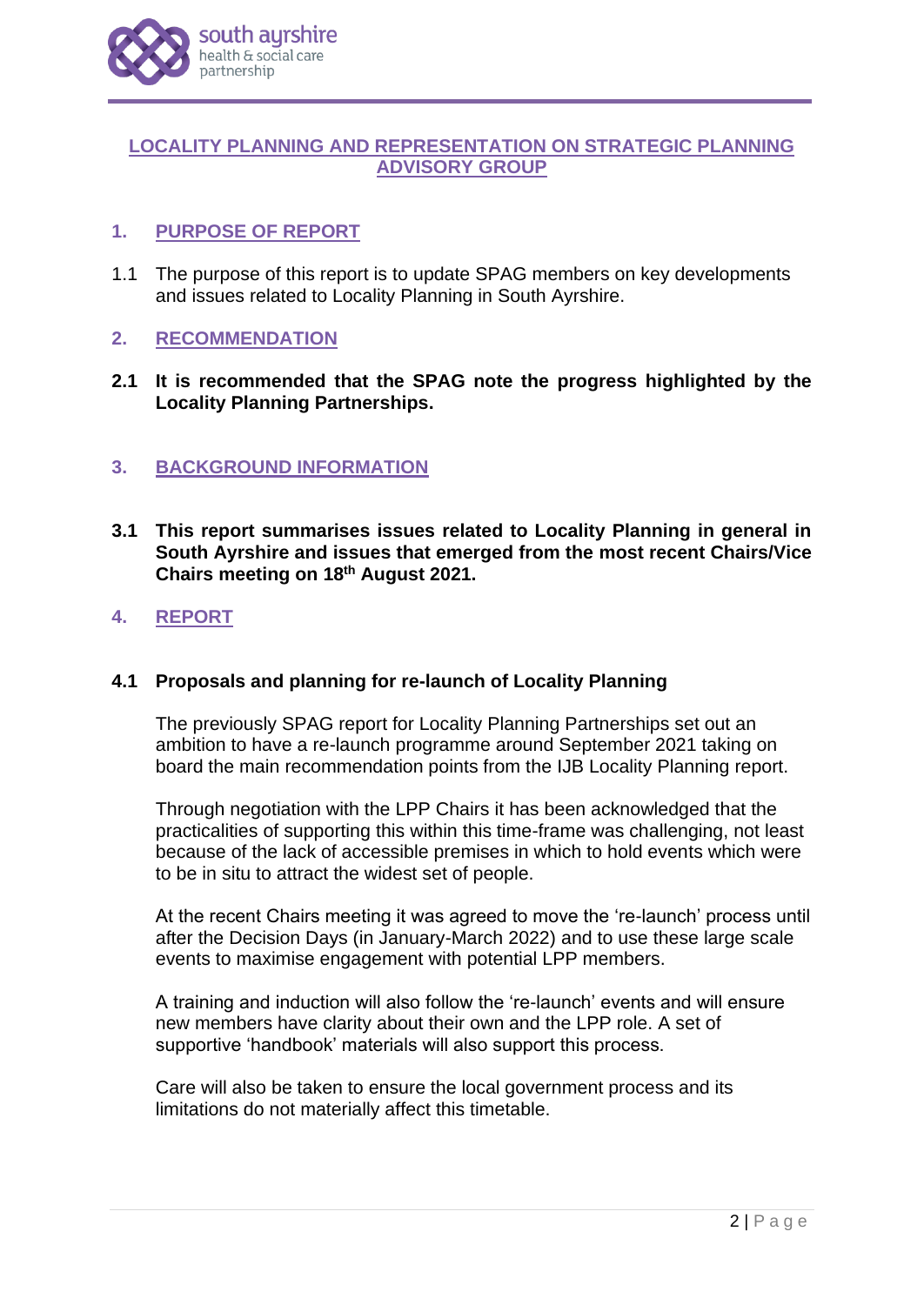

# **4.2 Proposals re Decision Days/Local Grant making**

With the relaxation of Covid restrictions, it is intended to hold PB/Decision Days in each Locality in the January- March 2022 period.

South Ayrshire Council, has indicated some additional resource to support these events through national Covid related monies and there will be an additional £12k available to add to the already committed £30k from the HSCP.

In addition, a proportion of the Wellbeing investment monies from the IJB (£36k) will be added into the resource which means a total 'pot' available at the local Decision Days of £13k per locality.

The LPPs will lead on these events supported by their Community Engagement Officers.

## **4.3 National Care Service Consultation**

It was agreed with Chairs that HSCP staff will support the LPP engagement process re the national consultation at the next set of LPP meetings.

# **5. STRATEGIC CONTEXT**

Strategic Objective 6 – We are transparent and listen to you

## **6. IMPLICATIONS**

#### **6.1 Financial Implications**

6.1.1No implications

#### **6.2 Human Resource Implications**

6.2.1No implications

#### **6.3 Legal Implications**

6.3.1No implications

#### **6.4 Equalities implications**

6.4.1No implications

#### **6.5 Sustainability implications**

6.5.1No implications

#### **6.6 Clinical/professional assessment**

- 6.6.1No assessment needed
- **7. CONSULTATION AND PARTNERSHIP WORKING**

Through Chairs/Vice Chairs meeting that took place in August 2021.